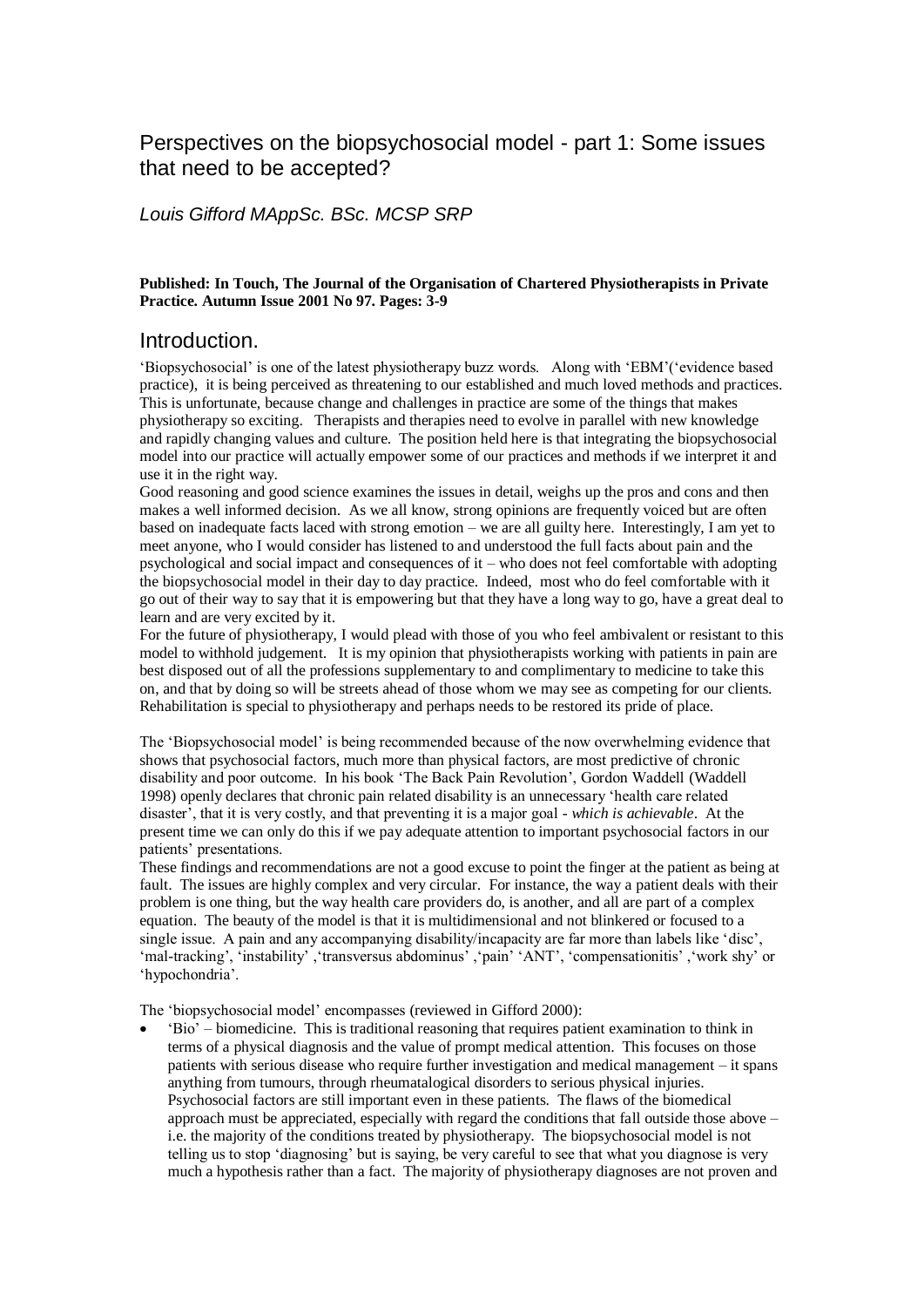many powerfully drive the management approach and style - this is an area that requires great caution and is overdue for unbiased review and deeper questioning.

- 'Psycho' All pain has some psychological impact. How a patient feels and thinks in response to their pain, injury or disease has been shown to have a powerful impact on how they deal with the situation and how they respond to it. Known psychological factors that help tell us that a patient has the potential for poor outcome includes (Watson 1999):
	- Fear of pain and re-injury and consequent avoidance of activity (fear avoidance beliefs). Fear avoidance is a natural response to pain, but if it goes on too long it can become a major barrier to physical recovery (see Gifford 1998, Vlaeyen & Linton 2000).
	- Negative or passive coping patient doing little to help themselves, expecting treatment to fix the problem, keen to rest and avoid activity or exercise.
	- Preoccupation with bodily symptoms somatic anxiety.
	- High report of stress or anxiety and misunderstandings about the nature of the condition.
	- Depressed mood.

Many of these are not fixed in stone and can be dealt with and changed in a positive direction by good physiotherapy management skills, education and reactivation. Many physiotherapists respond to all this by saying, 'we've been doing all that for years..' well, yes, and no… think how you haven't been directly assessing and reassessing it, the amount of emphasis you put on it and the lack of real awareness of the important components? If you feel that you've been doing it all for years intuitively… all I can say, is that there is a hell of a lot more to this than meets the eye, please think again and be open to take more on. Sure, a great many patients respond to confident reassurance, but a great many do not and need far more analysis and understanding to really move on, especially as patients graduate into more chronic phases of their problem.

- 'Social'… Social and work factors can have a strong bearing on recovery. Included here are (for further details see Watson 1999, Watson 2000).
	- $\blacksquare$  Dissatisfaction with current work
	- Worries about safety at work
	- Solicitous behaviour of family to pain.
	- Participation in medico-legal claims
	- High levels of wages replacement benefits
	- Low education level and substance abuse

I believe that before being able to incorporate the biopsychosocial model therapists need to feel comfortable with the following (the list is by no means complete):

### **Pain and pain treatments:**

- 1. The mind is not a separate entity, 'but a convenient collective term for those states of brain activity involving awareness..' (Lawes 2002).
- 2. Pain involves complex circuits from the tissues/body into the CNS/brain and back out again (reviewed in Gifford 1998) – in all pains- from acute to chronic. All pains involve the brain and the brain is switched on all the time. Pain influences the brain, the brain influences the mind, the mind and brain combine to produce a response… Hence how an individual interprets pain, and how they react to pain, have very powerful effects on its expression and its outcome. How an individual interprets and responds to pain is also influenced by what they hear from those around them and what they read and hear from various forms of media. From our perspective it is now well established that what clinicians say and do can powerfully influence patient response – often to their detriment (see Rose 1998, Hafner 2001).
- 3. Pain is not an isolated reaction in the tissues that were injured or that hurt. You cant feel anything without a brain. There is a psychological reaction in everyone who feels pain. The psychological reaction is what drives subsequent behaviour. When clinicians do 'objective' testing, much of what is recorded and observed is pain behaviour. This is not meant to be derogatory – pain behaviour can be adaptive (useful) or maladaptive (of no use). Neither need be intentional, there is much evidence to show that chronic pain behaviour is learnt (see Harding 1998, Klaber-Moffett 2000). Learnt behaviour (like fearful, jerky and tense movement patterns) means that it has become a habit for the patient, and habits, especially if they have been going on for long, can be very hard to overcome.
- 4. Pain is very commonly **not** an accurate witness to the amount of injury or tissue damaged. The agony of some acute sciaticas is a very good example. That there may be something different about tissues that hurt is not being challenged, what is, is the amount of pain in relation to the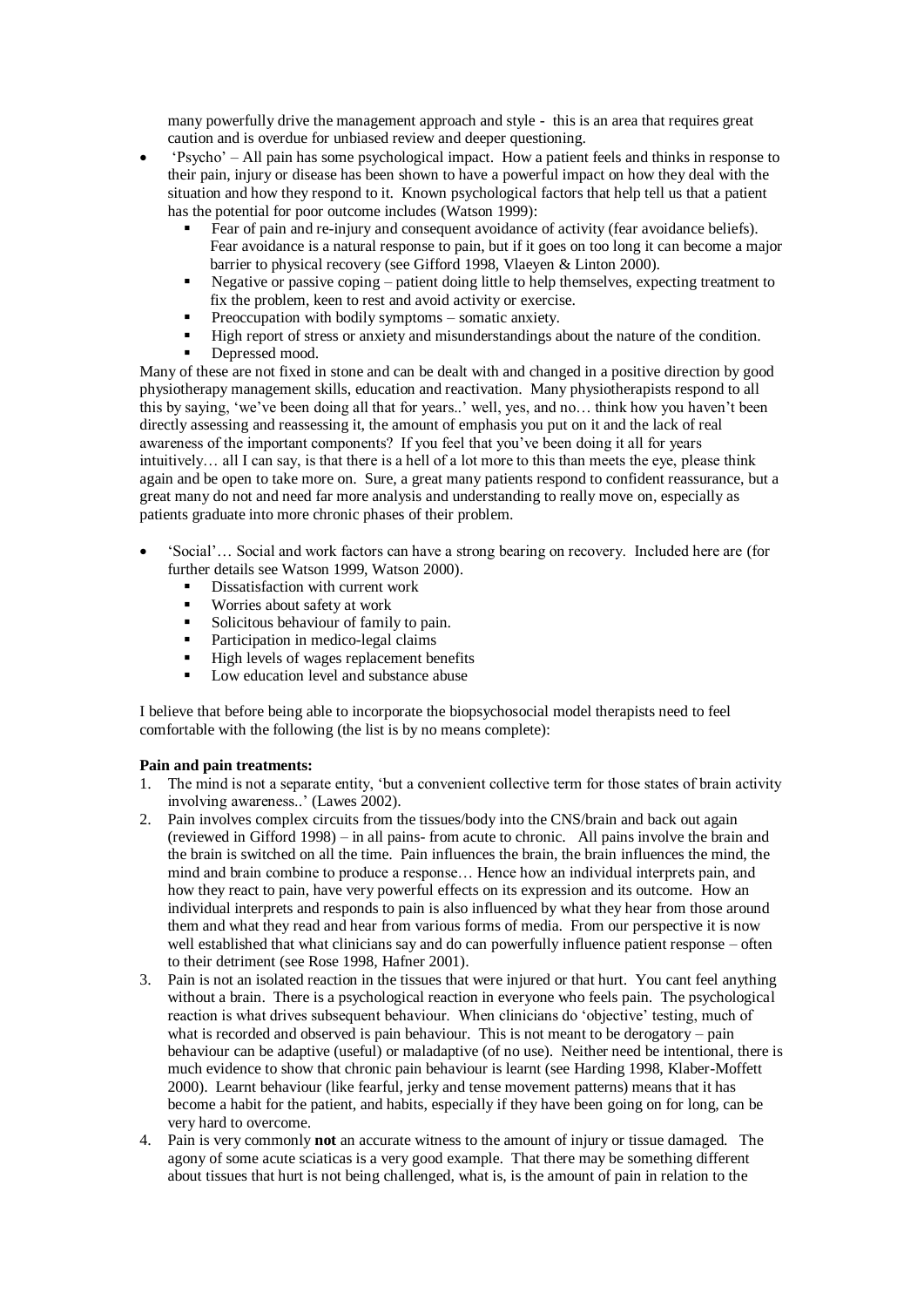changes within them. Pain is often out of all proportion to the amount of tissue damage. At the opposite extreme, disc protrusions and extrusions are known to occur and exist without causing any pain whatsoever.

- 5. Most injuries affect multiple structures, e.g. back strains. The idea of a single tissue culprit may be untenable.
- 6. Injury and disease processes obviously change tissues. If pain is a feature, it usually **starts** as a result of mechanical and chemical influences in the tissues activating nociceptors (nociceptors are sensory fibres dedicated to intense or threatening stimuli in the normal state). For example, an acutely twisted ankle or an early arthritic flare. Stopping the activity of the nociceptors subserving the area, at a time near the onset of pain will completely obliterate the pain. This can be done using local anaesthetic for example. Stopping or curtailing inflammation may dull nociceptive activity enough to take out a proportion of the pain too.
- 7. Injury or irritation of peripheral nerves and nerve roots can also be a **starting point** for pain, e.g. acute sciatica or brachialgia. Removing or altering a disc may not stop an irritated nerve from causing pain, even though the disc may have initiated the process. Even if it does stop the symptoms, the removal of the material may still not be relevant – see point 11 below.
- **8. The source of a patient's pain changes over time.** This is fundamental to enhancing the general understanding and confidence about pain and its meaning. For the long term pain sufferer it is a great help to start to appreciate that hurt does not equate with harm, and that there is such a thing as maladaptive pain.

The longer pain goes on the more widespread and diffuse become its sources – hence the problems with therapy approaches that over-focus on finding a specific 'source' of pain, this is fine for fixing a car but not for fixing complex human pain states. In many chronic pains, the original tissue injury that **started** the pain has long since healed (see healing section below). Physiotherapists need to be aware that within seconds to minutes after the onset of injury-inducednociceptive-activity there are long lasting and quite dramatic changes in relevant cells and pathways in the central nervous system. Thus all patients, whether acute or chronic come with a 'central' nervous system component to their pain. The difference between typical acute or typical recovery pains and chronic disabling pain is that the central changes in the former are more likely to be relatively adaptive (but see Gifford 2002), while in the latter they are maladaptive – of little use to the tissues or the sufferer at all. Preventing excessive heightened sensitivity that carries on long after adequate tissue healing is probably the biggest challenge facing pain medicine, pain treatment and pain management. If good early therapy and good management can be shown to prevent chronic pain and incapacity the inference is that these very interventions indirectly prevent such maladaptive and persistent reactions. While the biology is incredibly complex and subtle, the key issues needed in management to bring this about are really quite straight forward (see part 2). The following two points reinforce some of the issues discussed.

- **9. As time goes on the original cause of the pain may become irrelevant.** For example a disc/intervertebral ligament/etc injury may precipitate a back pain or a sciatica, but as time goes on their state may be far less relevant to the pain.
- 10. The source of much long lasting pain is likely to be in the CNS. The tissues that hurt may only play a small part in the pain, if any. This makes continued therapeutic focus on the tissues that hurt, at best, only moderately effective and possibly ineffective or detrimental.
- 11. It is incorrect to reason that if a therapy directed at a particular structure is successful in alleviating the pain – that the structure targeted has to be responsible for the pain. For example, if you mobilise unilaterally on C5-6 for a 'tennis elbow' and the pain improves – typical manual therapy reasoning establishes the C5-6 as a likely or potential 'source' of the pain. Pressure on the foot or an ear lobe could just as easily have achieved the same thing and sometimes does if the therapy can be 'set-up' to be acceptable in the patients eyes. In the same way, surgical removal of disc material with the alleviation of pain does not necessarily mean that the disc material was the source of the pain. The placebo literature is rife with examples where exploration alone, or sham surgery works in the relief of pain (discussed in Gifford 2002). For example, surgical lumbar exploration alone has been shown to be effective in relieving back and leg pain. Thus, anaesthetise a patient, cut them open, dig around a bit, have a good look, find nothing of interest, sew them back up again – and about 40% will be 'completely relieved' of their symptoms (see Spangfort 1972). Many established practices are based on the 'if pain relieved then tissue treated is responsible' type of reasoning. Try reading the fibromyalgia case history written up by Ali (2001) with a critical eye, especially the conclusion at the top of p144 and the treatments and reasoning on page 142, to see my point. It is important to state that the problem is with the interpretation of the mechanism of the therapy, not with the effect of it – pain relief is a very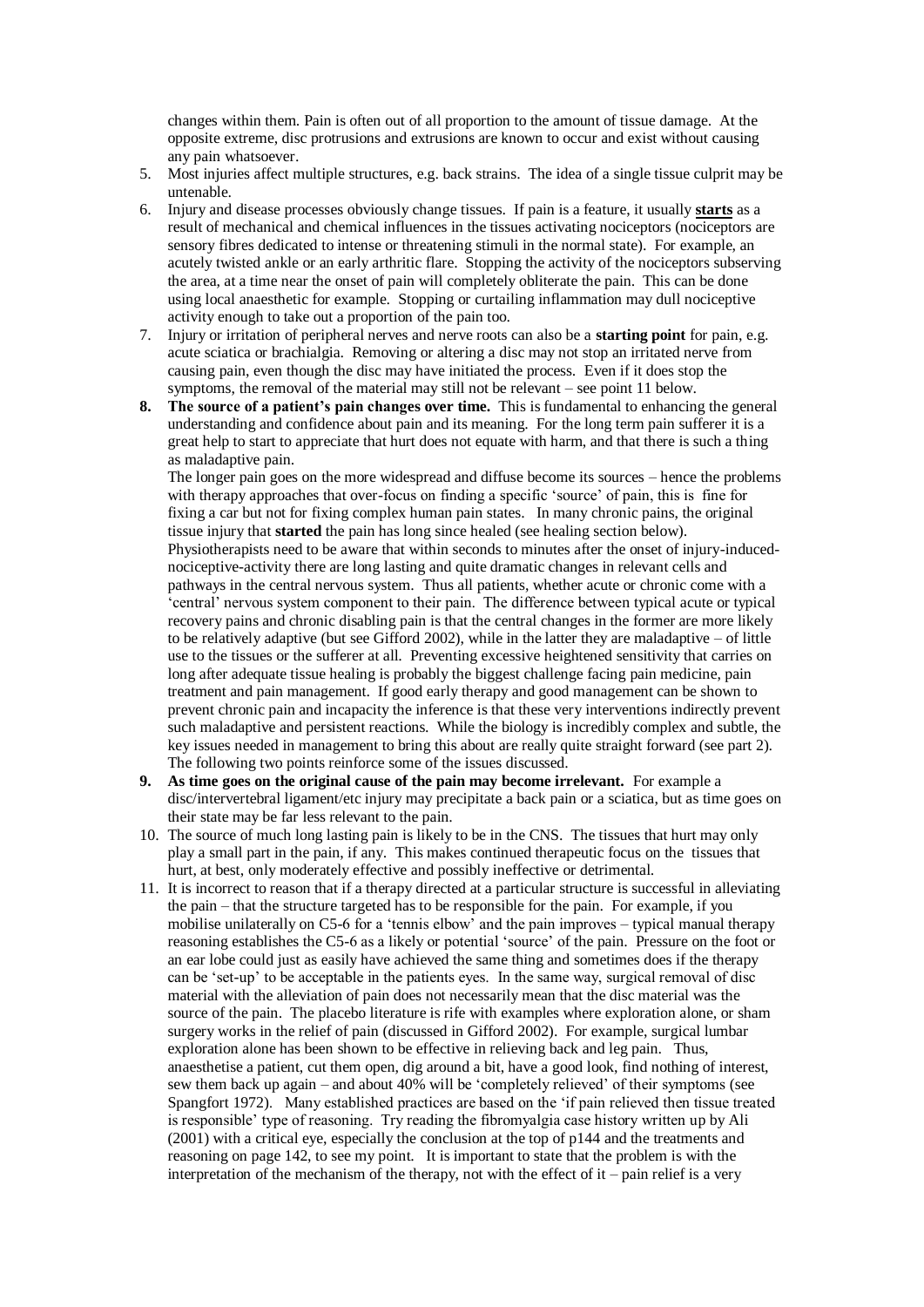laudable goal and a great achievement. However, the tragedy of this case history presentation, is that the main stated aim p 141-142 was to relieve pain and the whole thrust of the management was pain orientated with passive treatments to relieve it – rather than, or in combination with, an approach that **primarily** focuses on improved function and fitness, patient education and giving more control and understanding to the patient. For the majority of patients with a  $5^{\frac{1}{2}}$  year history of 'fibromyaliga' – (i.e. chronic pain), this type of approach does not work and in the majority is likely to be more detrimental than helpful. Readers are urged to compare this case history with one soon to be published by Lorraine Moores (2002).

- **12.** If pain changes quickly with treatment, the most responsible explanation for the mechanism of the effect is that it is down to changes in the processing of information in the CNS. The best term to apply here is simply 'gating', where changes have the potential to be temporary or long lasting. Sensory information can be rapidly channelled to different areas of the brain and processed in different contexts. Thus…, if you set the 'CNS/brain up to accept what you are about to do with a treatment……. it can then reprocess incoming sensory information, and even downshift its importance. Successful pain relief is very much about changing gating and changing its context for the patient. Thus….
- **13.** It seems that **Pain can really be treated from anywhere**. From the nervous system's point of view, nearly all pain therapies that we use distil down to 'somatosensory stimulation' (see Melzack 1994). Witness the claimed effects of visceral mobilisation – stimulation of guts?, Reiki therapy – stimulation of fresh air?, reflexology - stimulation of feet?, or neural mobilisation stimulation of remote parts of nerves?, or is it all down to chancing our luck with information processing? This is meant to be light hearted, but at a deeper level, if these techniques do actually work then they have to be taken seriously and therefore must have some physiological effect (see Gifford 2000).

Rationality raises its hackles when claims are made about results that are not quantified and not followed up and, when claims about mechanisms of action are one-sided and/or are weak or untenable. For example, Tina Smith, a Reiki teacher, says that Reiki therapy works by channelling *non physical* Reiki healing energy from the practitioner to the patient where it gets absorbed and channelled to where the body needs it most…[see

www.geocities.com/reiki4alluk/reiki\_inf.htm#DOES ] . No alternative or more rationale explanations are given, and they could be and should be if the wish is for more general acceptance. [I would recommend great care and wariness with those who interpret disorders with an overemphasis on the tissues they treat and/or who use anecdotal successes to verify their interpretations. There are many out there trying to sell you something based on enthusiasm and belief rather than rationality. People who find the techniques they use to be effective for them often believe it possible that everyone should be able to do what they do and that all patients should respond the way their patients appear to respond. Technique and approach salesmen and women are unique, and they form a unique therapeutic alliance (see Noon 2002) with their patients like only they can. I don't think we should feel bad when we are unable to mimic their style and their results, and I also think that they should be content to accept that only those with similar attributes and style to them are going to proceed with their methods. It's amusing to think that good scientists need to be sceptics, but good therapists need to be believers. We can only move forward with pain treatments/management if we see a bigger picture and feel comfortable with the potential positive or negative physiological effects of therapeutic interaction in all its dimensions.]

- **14.** The impact of a pain treatment is powerfully influenced by the way in which the patient reacts to it and their beliefs about the treatment. We should have no fear of the word placebo as it has a rational and very powerful positive physiological basis which takes great skill to access (see placebo section in Gifford 2002)
- **15.** It is a myth that 'gurus' cure everything that walks in and that there is some technique or way of doing a technique that must be achieved to get the results.
- **16.** Stemming from this, is the necessary fact that much, perhaps nearly all chronic pain is 'incurable' in the traditional sense. Chronic pain waxes and wanes. When the waning coincides with treatment, the treatment and the therapist rather than the natural history tend to take credit. Even though pain may decrease, a great many still remain fearful of movement and hugely lacking in physical confidence – unnecessarily. A great many more patients with chronic pain and chronic pain related incapacity may lead far fitter and more fulfilled lives if better pain management approaches were adopted. This requires therapists to rebalance their management goals from pain relief dominated (e.g. Ali case history (2001)) to a much heavier emphasis on confident movement, functional restoration and reduced disability. Because so much incapacity and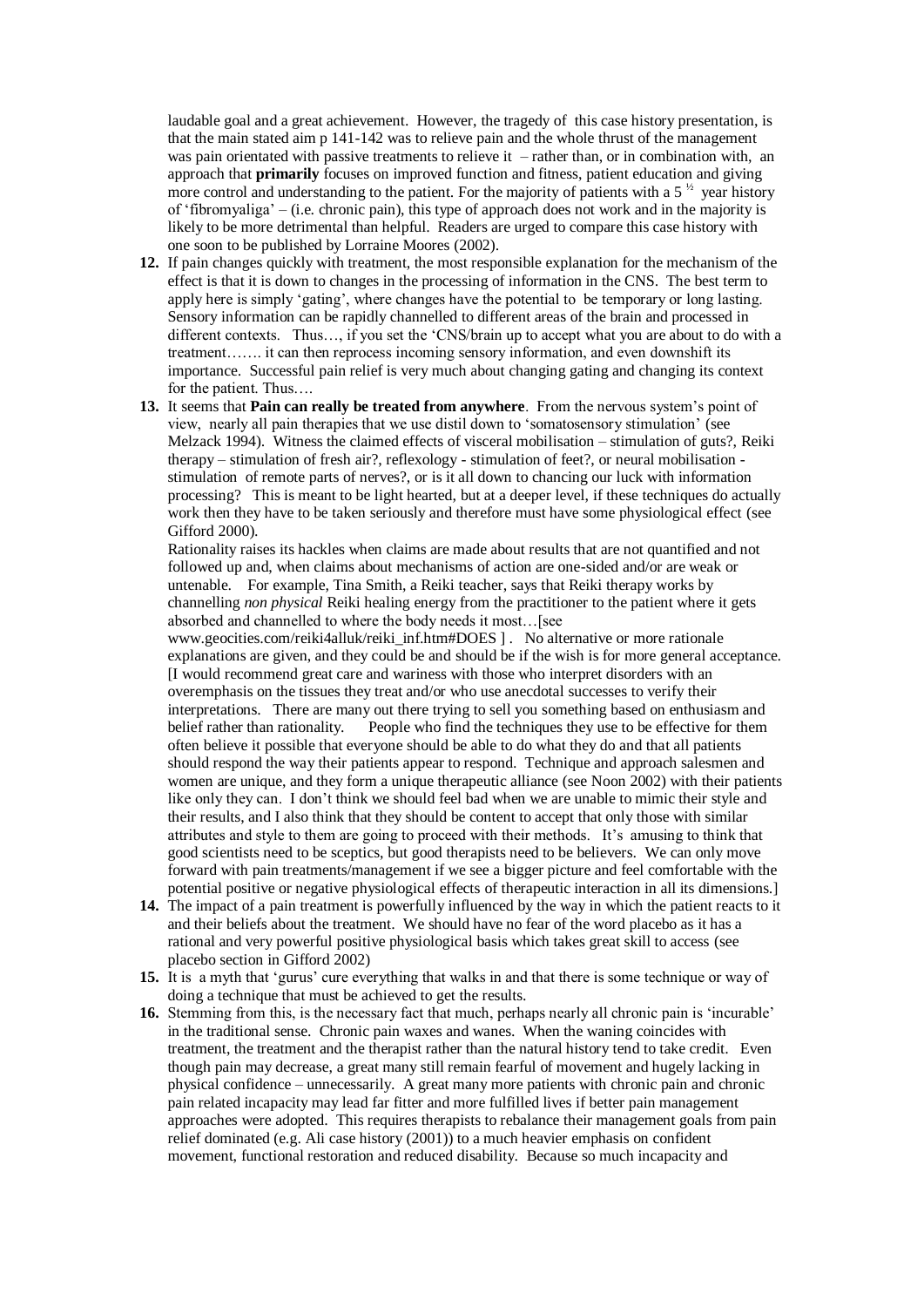disability relates to psychosocial factors rather than physical factors it is paramount that we understand the issues concerned (see case history part 2).

#### **Diagnosis:**

- 1) Diagnosis of a specific tissue lesion for most benign conditions is a hypothetical and intellectual exercise that, especially in relation to spinal pain, is of questionable value. As argued above the idea that a single tissue is the sole cause of a pain is questionable. There is no harm in hypothesising about tissues injured, or about sources of symptoms or mechanisms of symptoms that may be involved, but there are dangers when treatments are based on dogmatic approaches orientated around tissue specific thinking and techniques. Dogmatism like this nearly always overemphasises the importance of the tissue 'nugget' or a particular technique, and pays lip service or even ignores the less materialistic issues that are known to be of far greater importance to better management and prevention of chronicity.
- 2) Mature biomedical thinking, within a biopsychosocial framework, is necessary however. This requires thinking like a Dr. and being able to answer these three questions for every patient:
	- a) Is there serious disease, or the possibility of serious disease that needs further investigation? This means that you should know your 'red flags' for serious pathology. I am going to stick my foot out and say that therapists need to be experts here – and I don't believe we are half good enough. For example, in the last 4 months I have seen 3 patients who have been treated by physiotherapists and seen by Drs - who have had serious spinal disease. One had a pathological fracture, one ankylosing spondylitis and the other patient is now dead. The only red flag sign for her was 'significant and persistent loss of lumbar flexion' combined with an unusual history and presentation that only really came out after a good deal of listening and clarification. Also, a part of several case history presentations given on courses that I teach asks participants to list the red flags – most therapists struggle to supply them. I wish I could be impressed, but I am generally disheartened. Come on! If we want to shine anywhere in the eyes of our medical colleagues, it is here. We MUST be experts at screening for serious disease and for nerve competency…..
	- b) Is the nervous system competent? Nerve competency is **not** related to pain on tension testing, it's to do with conduction, muscle strength, co-ordination, sensation and reflexes. A 30 degree SLR merely indicates the possibility of heightened sensitivity of neural tissue to the mechanical force imparted – it may be pathological, but it may not be.
	- c) Does the problem this patient have respond to medical intervention? Clearly, some conditions can be helped along the way and it may be appropriate for specialist assessment and intervention as a **part** of the rehabilitation process.

Many of us may refer patients back to Drs inappropriately – this may be because the pain is not resolving or the patient is getting frustrated, or we do not have anything else to offer. This is a very difficult area and an understandable one. Many of us who have been working with pain patients for a number of years are just as frustrated with difficult problems as anyone else. Even so, we need to be aware that it has been shown that inappropriate medicalising of musculoskeletal problems may be a potent factor in creating long term disability (Linton 1998, Linton 1999). Inappropriate referral to, or back to, Drs or on to surgical or medical specialists is perhaps the result of inadequate understanding of pain and resolution times of common conditions, the focus on treatments that the patient perceives are geared to relieving their pain; the lack of useful education about the resolution of their problem and the responsibility they hold in the recovery process and lastly, but most importantly, inadequate screening for psychosocial 'yellow flag' risk factors. Perhaps one of the most significant contributions that have resulted from the adoption of the biopsychosocial model is the development of the yellow flag screening tool for low back pain (Kendall & Watson 2000, Watson & Kendall 2000). It is these above all else that tell us that a patient is likely to require a much modified approach from the start. If we do not adopt this modified approach the likelihood of our efforts and our frustrations actually promoting the patients problem increase manifold.

#### **Healing and pain:**

1. Musculoskeletal tissues are collagenous and as such heal by scar tissue formation. Healing by scar formation is termed '**repair'**. This means that the tissues never heal perfectly – as they would if they were to **regenerate**. Injured collagenous tissues are therefore never the same again once they have been injured. The general public and many therapists either do not realise this or haven't really considered it in relation to the effects of treatments. Remember, most people who suffer an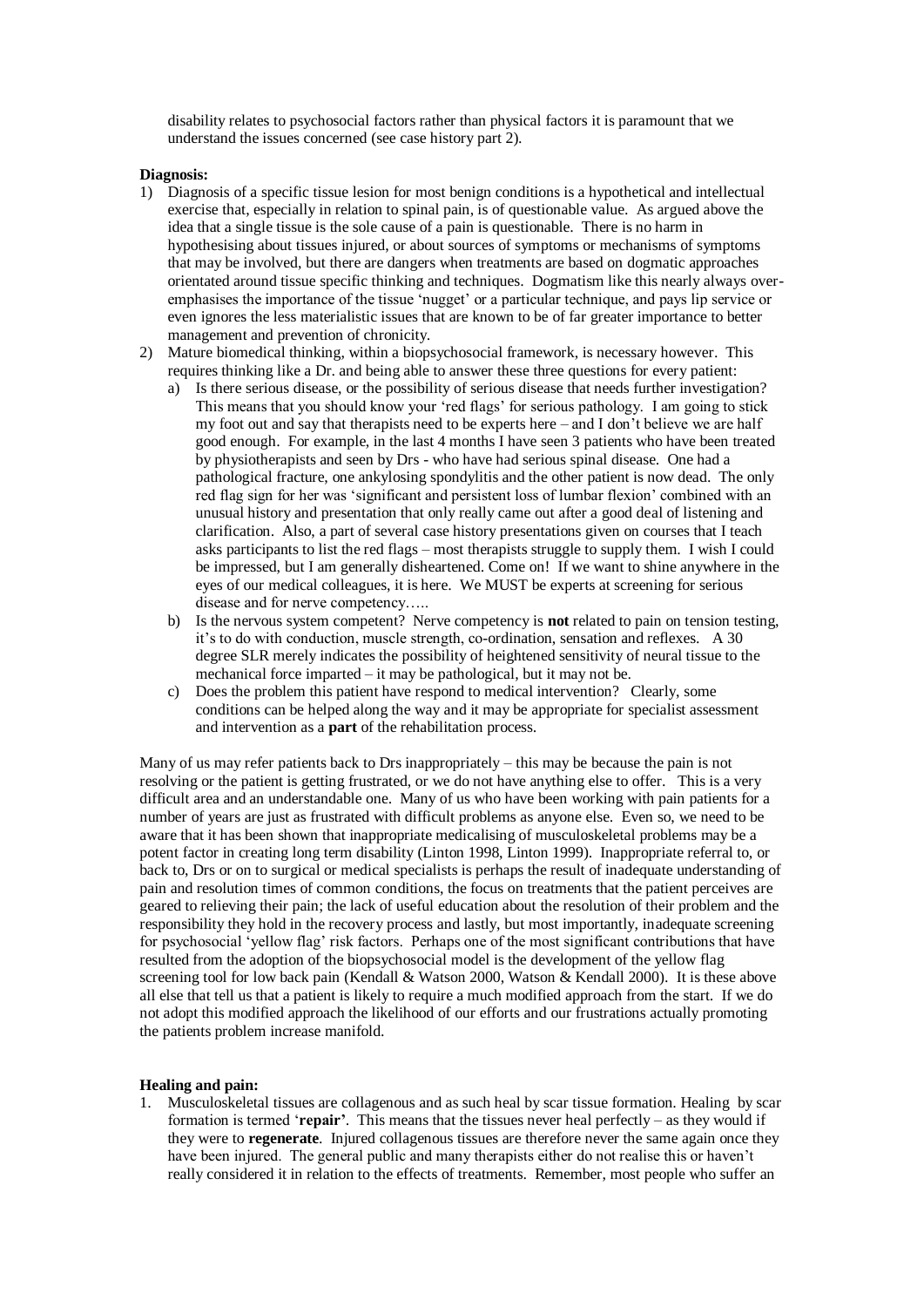injury and seek help are likely to be seeking a 'fix' or 'cure' of some kind – unfortunately, for the tissues injured this is unrealistic. Medical science is yet to produce a therapy that causes injured collagenous tissues to regenerate – to heal perfectly. This is a hugely under-researched area. The treatment expectations of the public and the reality of what medicine and allied therapies have to offer the public are incongruent. A great deal of public education is required to correct misunderstandings and improve general 'acceptance' and personal responsibility for outcomes. The best thing would be to find out more about the conditions required for most efficient tissue healing.

- 2. It seems biologically reasonable that 'repaired' tissues should maintain a degree of protective sensitivity. This makes some ongoing mechanically patterned pains useful – ie. they are positive pains that demand a little caution with some activities and movements, or demand a 'warm-up' period. The idea that injury pain and pain responses during recovery might be useful (adaptive) has received little attention, or, acceptance.
- 3. Even though regeneration is not possible, adequate healing by repair can still be good enough for recovery of normal function. Most therapists and patients are content to stop treatment or stop exercising when the pain goes. Unless the patient continues to exercise and improve fitness, adequate healing, adequate strength and adequate extensibility are unlikely to be achieved. In the past, when people were generally more active than they are today, resumption of normal activities once pain had lessened or gone may have been sufficient, today however, normal activities are woefully modest and if really scrutinised probably amount to continued resting!
- 4. Pain disappearing with a treatment does not mean that the tissues have been cured. More likely, the sensory input from them, or the central nervous system 'representation' of the pain has been processed differently.
- 5. Most people's musculoskeletal tissues heal to be strong enough for normal or near normal activities in a matter of days or weeks. Pain and fear of pain and fear of re-injury by patients (and frequently reinforced by therapists and Drs who promote 'stop it or rest it' rather than 'modify it or pace it' when it hurts), often prevents adequate activity early on. Tissue healing processes go on for many months after symptoms abate. Think of skin (a very obvious collagenous tissue), soreness and discomfort from a simple cut soon disappears, we often move the tissue a great deal when it is still raw and weeping, yet it continues to heal and the pain quickly subsides.
- 6. Restoration of unconscious goal orientated activity at the appropriate time not only helps healing and adequate strengthening of repair tissue, it also helps to reduce pain.
- 7. Many pain conditions, like back pain, naturally come and go. They are a normal part of life.

The second part of this series will reason through a common patient example taking many of the issues raised into consideration.

#### **Recommended reading:**

**[All books available from the bookstore on: www.achesandpainsonline.com]**

Gifford L S (ed) 1998 Topical Issues in Pain 1. Whiplash - science and management. Fear-avoidance beliefs and behaviour. CNS Press, Falmouth

Gifford L S (ed) 2000 Topical Issues in Pain 2. Biopsychosocial assessment. Relationships and pain. CNS Press, Falmouth

Gifford L (ed) 2002 Topical Issues in Pain 3. Placebo. Sympathetic Nervous System and Pain. Muscles and pain. CNS Press, Falmouth. In Press

Main C J, Spanswick C C 2000 Pain Management. An interdisciplinary approach. Churchill Livingstone, Edinburgh

Nachemson A L, Jonsson E (eds) 2000 Neck and Back Pain. The scientific evidence of causes, diagnosis, and treatment. Lippincott Williams & Wilkins, Philiadelphia

Waddell G 1998 The Back Pain Revolution. Churchill Livingstone, Edinburgh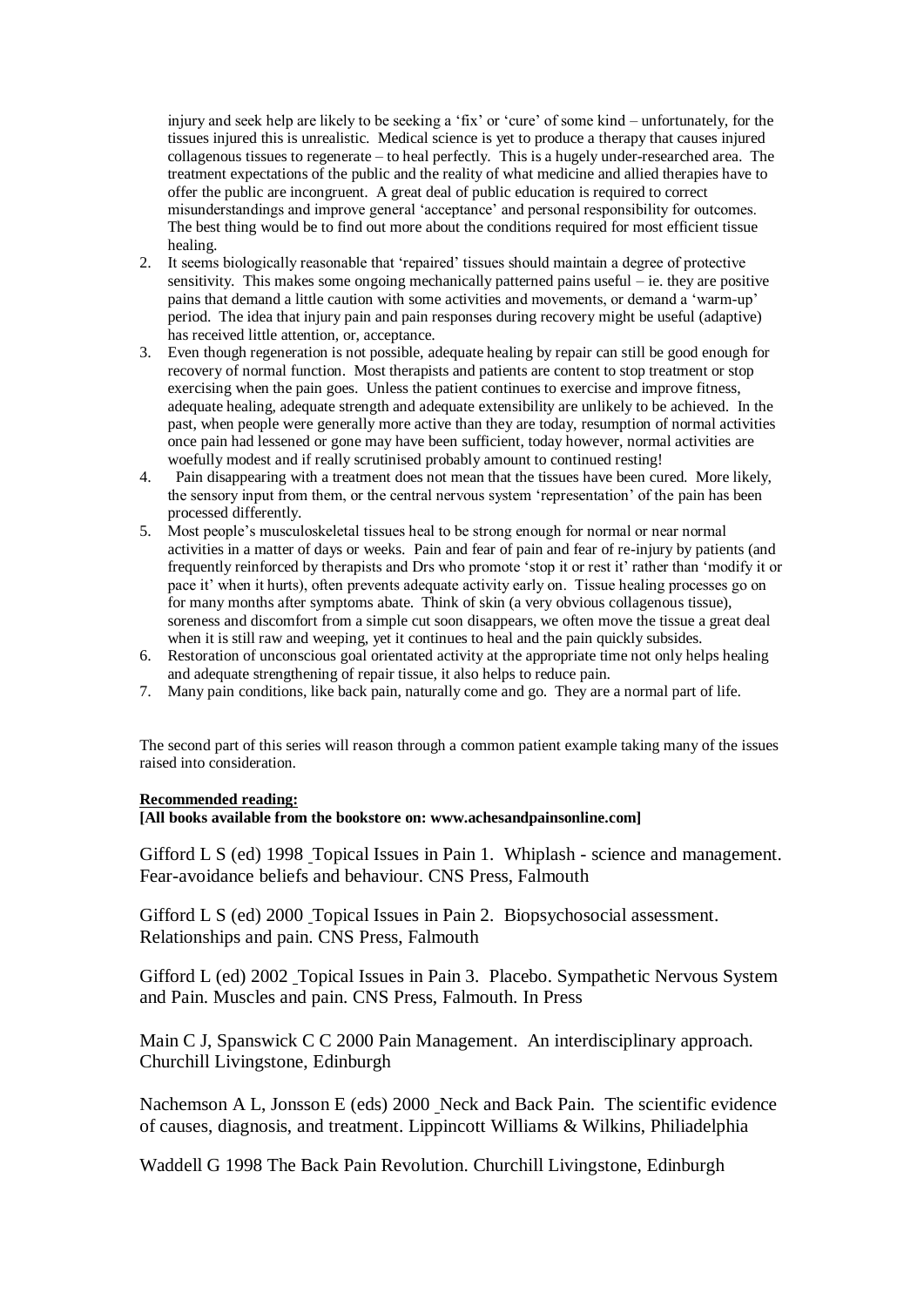### Wall P 1999 Pain. The Science of Suffering. Weidenfeld & Nicolson, London

## **References:**

Ali H M 2001 Fibromyalgia case report. Physiotherapy 87(3): 140-145

Gifford L 2002 An Introduction to evolutionary reasoning: - Diet, discs and the placebo. In: Gifford L (ed) Topical Issues in Pain 3. Placebo. Sympathetic Nervous System and Pain. Muscles and pain CNS Press, Falmouth. In Press

Gifford L S (ed) 1998 Topical Issues in Pain 1. Whiplash - science and management. Fear-avoidance beliefs and behaviour. CNS Press, Falmouth

Gifford L S 2000 The patient in front of us: from genes to environment. In: Gifford L S (ed) Topical Issues in Pain 2. Biopsychosocial assessment. Relationships and pain CNS Press, Falmouth 1-11

Gifford L S (ed) 2000 Topical Issues in Pain 2. Biopsychosocial assessment. Relationships and pain. CNS Press, Falmouth

Gifford L S (ed) 2002 Topical Issues in Pain 3. Placebo. Sympathetic Nervous System and Pain. Muscles and pain. CNS Press, Falmouth. In Press

Hafner C 2001 Do health professionals, through their information giving, contribute towards chronicity and disability in patients with low back pain? In: Gifford L S (ed) Topical Issues in Pain 3. CNS Press, Falmouth. In Press

Harding V 1998 Cognitive-behavioural approach to fear and avoidance. In: Gifford L S (ed) Topical issues in pain 1: Whiplash science and management. Fear-avoidance beliefs and behaviour. CNS press, Falmouth 173-191

Kendall N, Watson P 2000 Identifying psychosocial yellow flags and modifying management. In: Gifford L S (ed) Topical Issues in Pain 2. Biopsychosocial assessment and management. Relationships and pain CNS Press, Falmouth 131-139

Klaber-Moffett J 2000 Pain: perception and attitudes. In: Gifford L (ed) Topical Issues in Pain 2: Biopsychosocial assessment and management. Relationships and pain CNS Press, Falmouth 141-151

Lawes N 2002 The placebo. In: Gifford L (ed) Topical Issues in Pain 3 CNS Press, Falmouth. In Press

Linton S J 1998 The socioeconomic impact of chronic back pain: is anyone benefiting? Pain 75: 163- 168

Linton S J 1999 Cognitive-behavioral interventions for the secondary prevention of chronic musculoskeletal pain. In: Max M (ed) Pain 1999 - An updated review, Refresher course syllabus IASP Press, Seattle 535-544

Melzack R 1994 Folk medicine and the sensory modulation of pain. In: Wall P D, Melzack R (eds) Textbook of Pain. 3rd edn Churchill Livingstone, Edinburgh 1209-1217

Moores L L 2002 A single case study to determine the efficacy of a multidisciplinary pain management programme in the treatment of a patient with fibromyalgia. In: Gifford L S (ed) Topical Issues in Pain 3 CNS Press, Falmouth, In press

Noon M 2002 Placebo and the Therapeutic alliance. In: Gifford L (ed) Topical Issues in Pain 3. Placebo. Sympathetic Nervous System and Pain. Muscles and pain CNS Press, Falmouth. In Press

Rose M J 1998 Iatrogenic disability and back pain rehabilitation. In: Gifford L S (ed) Topical issues in Pain 1. Whiplash - science and management. Fear avoidance behaviour and beliefs CNS Press, Falmouth 167-172